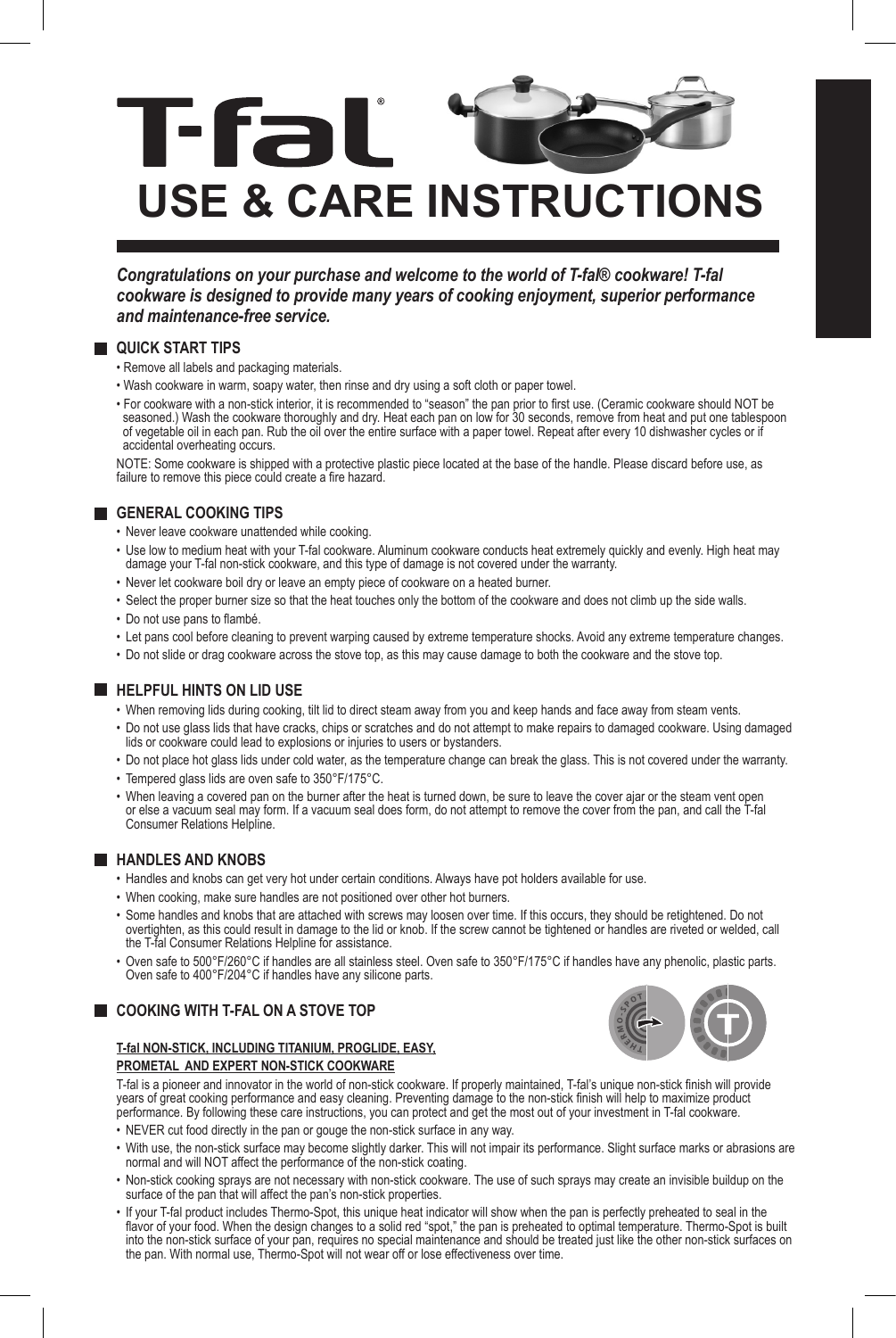CAUTION: Cooking at ultra high settings can cause emission of fumes from the non-stick interior that could be dangerous for certain animals with very sensitive respiratory systems, such as birds. Birds should not be kept in the kitchen.

### **T-fal STAINLESS STEEL COOKWARE**

- Low to medium heat offers best cooking performance
- Use high heat only for boiling or reducing liquids
- Medium to medium-high heat for sautéing, stir frying and frying
- Low heat for warming food, simmering and preparing delicate sauces
- Cookware is oven safe to 500°F/260°C, if handles are also stainless steel.

### **T-fal TRI-PLY COOKWARE**

Due to the full aluminum core, there will be full even heat distribution throughout the whole pan, which often means that a lower heat setting should be used for this cookware, than for others.

- Low to medium heat offers best cooking performance.
- Use high heat only for boiling or reducing liquids.
- Medium to medium-high heat for sautéing, stir frying and frying.
- Use low heat for warming food, simmering and preparing delicate sauces.
- Cookware is oven safe to 500°F/260°C, if handles are also stainless steel.

### **DISCOLORATION:**

Overheating can cause brown or blue stains. This is not a defect in the product; it occurs from using a too high heat setting (typically in an empty or minimally filled pan). Food films that were not properly or fully removed from past cooking will also cause discoloration to the pan when reheated. Large amounts of iron in your water can cause discoloration as well and may result in the pot looking slightly rusty.

### **T-fal CERAMIC COOKWARE**

T-fal ceramic cookware is PFOA-free. The ceramic surface provides easy release while cooking and quick cleanup.

- The T-fal ceramic surface can be heated up to 570°F/300°C on a stovetop.
- The high heat resistance of the ceramic interior surface makes the pan ideal for searing, browning and frying.
- T-fal ceramic cookware promotes healthy cooking by requiring less saturated fats and oils while cooking.

#### **T-fal INDUCTION COMPATIBLE COOKWARE**

Some T-fal cookware is induction compatible. If you are unsure about the induction compatibility of your T-fal cookware, please refer to<br>cookware outer packaging to determine. Some T-fal sets with stainless steel bases ma not properly heat on all induction cooktops. Please refer to the Use & Care document supplied by the induction cooktop manufacturer for more information.

# **UTENSILS**

#### **T-fal NON-STICK COOKWARE**

• Wooden or plastic utensils are recommended for most non-stick surfaces.

### **T-fal TITANIUM, PROGLIDE, PROMETAL AND EXPERT NON-STICK COOKWARE**

• T-fal Titanium, ProGlide, Prometal and Expert non-stick are metal safe. Most metal utensils may be used on this non-stick surface, with the exception of whisks, knives and other utensils with sharp edges.

### **T-fal STAINLESS STEEL and TRI-PLY COOKWARE**

- Use plastic, silicone or wooden utensils for best long term results.
- Most metal utensils may be used with the exception of knives and whisks, but they may leave small scratch marks on the pan's surface.
- Slight surface markings or abrasions are normal and will not diminish the performance of your cookware.

#### **T-fal CERAMIC COOKWARE**

• While T-fal ceramic cookware interior surface is resistant to sratching, the use of plastic, silicone or wooden utensils is recommended for best long term results.

### **OVEN AND BROILER USE**

- Always use potholders when moving cookware in to and out of the oven.
- T-fal cookware with phenolic (plastic) handles, with or without metal inserts is oven safe to 350°F/175°C. T-fal cookware with stainless steel handles with silicone inserts is oven safe to 400°F/204°C.
- T-fal cookware with handles made completely out of aluminum or stainless steel is oven-safe to 500°F/260°C.
- Do not use non-stick aluminum cookware under the broiler. This includes cookware with a ceramic interior surface.
- Stainless steel cookware without a non-stick interior, but with stainless steel handles, that do not include silicone inserts, is broiler safe.
- Be certain to place food at least 2 inches / 5 cm from broiler coils to avoid burning or overheating.
- T-fal cookware with handles that have soft-touch translucent portions is not oven safe. The handles may also discolor over time if
- placed in the dishwasher in contact with substances having strong food color, such as tomato sauce.
- Refer to product packaging for further details on oven use.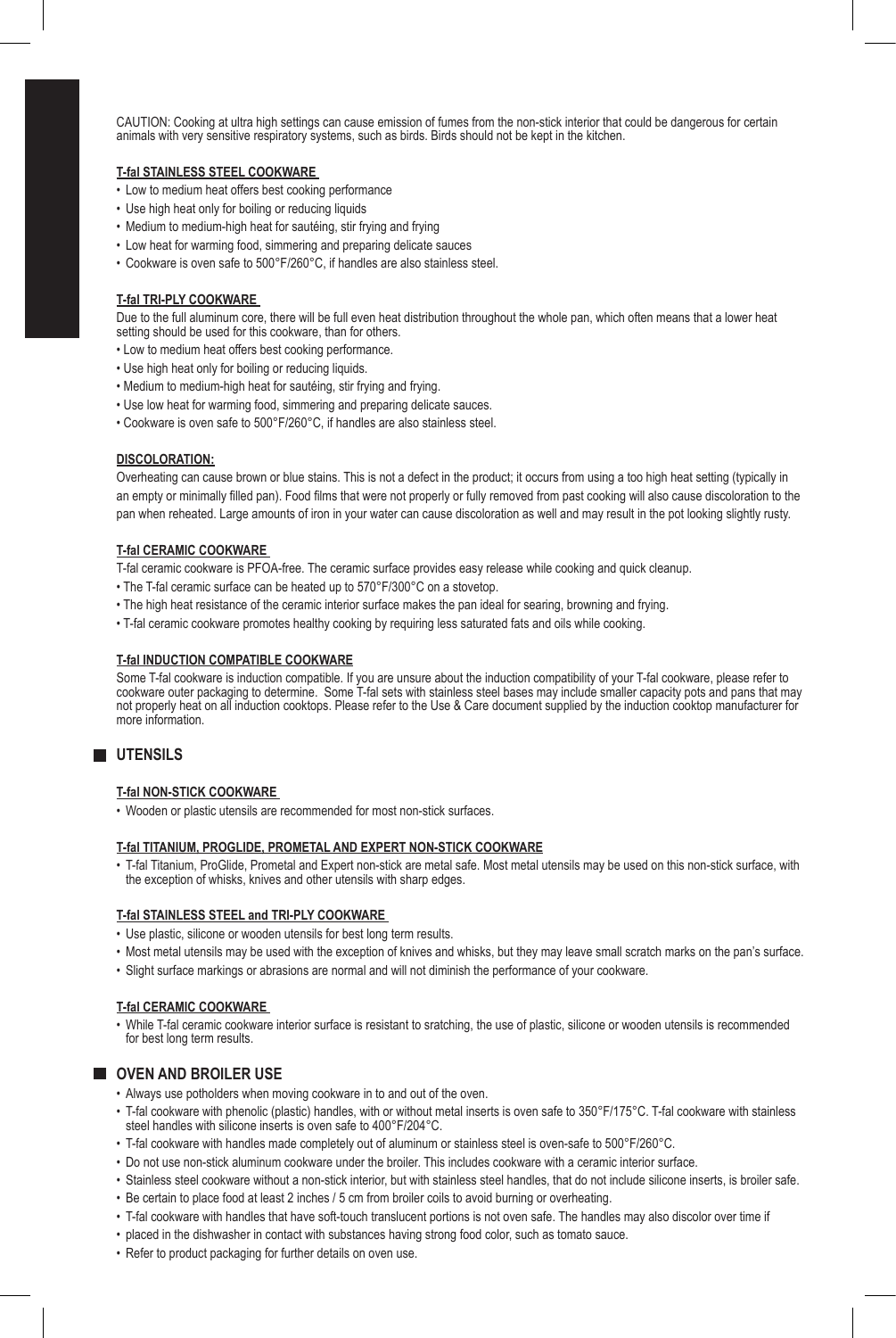*Questions?* Call the T-fal Consumer Relations Helpline in the USA at 800.395.8325 or in Canada at 800.418.3325 or visit www.t-falusa.com or www.t-fal.ca.

# **CLEANING**

### **T-fal NON-STICK COOKWARE**

### Hand-washing is recommended.

*Hand-washing:* Always wait for your cookware to cool before cleaning. T-fal cookware is easy to clean in warm, soapy water using a cloth or sponge. Never use abrasive cleaners or scouring pads such as steel wool, scouring powder or oven cleaner. Stubborn spots<br>can be removed with cleaners that specify "safe for non-stick surfaces." When cleaning glass harsh abrasives, as they may scratch and weaken the glass.

*Dishwashing:* Most T-fal non-stick cookware can be cleaned in a dishwasher, but be advised that hard enamel, brushed aluminum and stainless steel EXTERIOR finishes may discolor and become dull due to the abrasive nature of dishwasher detergents. These effects are not covered under the warranty. Some T-fal hard anodized non-stick cookware is NOT dishwasher safe. Please also refer to cookware outer packaging to determine if cookware is dishwasher safe.

When placing non-stick cookware in the dishwasher, position the items vertically between the spikes of the dishwasher rack to minimize friction between the non-stick surface and the spikes during the washing cycle. It is recommended to re-season non-stick pans with cooking oil after every 10 dishwashing cycles.

#### **T-fal STAINLESS STEEL and TRI-PLY COOKWARE**

Immerse in hot water. Use a fine powder cleanser with water to form a paste. Apply paste using a soft cloth. Rub in a circular motion<br>from the center outward. Wash in hot soapy water, dry immediately. For T-fal Stainless S use any over-the-counter copper cleaner to restore it to its natural luster. DO NOT USE oven cleaners or cleansers with chlorine bleach. DO NOT USE steel wool, steel scouring pads or harsh detergents. Nylon scrubbing pads are safe to use. Be advised that Stainless Steel EXTERIOR finishes may discolor and become dull due to the abrasive nature of dishwasher detergents. **These effects are not covered under warranty.**

Although T-fal Stainless Steel and Tri-Ply cookware is dishwasher safe, handwashing is recommended.

With Stainless Steel cookware, blue or yellow discoloration may appear over time. This is a natural occurrence that may result from overheating and does not indicate any problem with the cookware. The discoloration can be removed with a special cleaner for stainless steel cookware, or by adding lemon juice or vinegar to your regular cleaning solution.

### **T-fal HARD ENAMEL COOKWARE**

Be advised that Hard Enamel EXTERIOR finishes may discolor and become dull due to the abrasive nature of dishwasher detergents. *These effects are not covered under warranty.*

#### **T-fal COOKWARE WITH POLISHED OR BRUSHED ALUMINUM EXTERIORS**

To avoid discoloration, T-fal cookware with polished aluminum or brushed aluminum exteriors should not be cleaned in the dishwasher.

#### **T-fal HARD ANODIZED COOKWARE**

Some T-fal cookware with hard anodized exterior is not dishwasher safe. Please refer to cookware outer packaging to determine if your T-fal hard anodized cookware is dishwasher safe.

### **T-fal CERAMIC COOKWARE**

Dishwasher Safe; however, handwashing is recommended. **DO NOT USE DISHWASHER DETERGENT TABS, AS THE CONCENTRATED CLEANING AGENTS WILL DAMAGE THE COOKWARE'S FINISH.** 

- For best results, use only those products which clearly state "safe for cleaning non-stick surfaces."
- Expert tip: Ceramic coating is easy to clean and offers strong release. However, you may want to add butter or oils to enhance performance and flavor. Cooking sprays are also safe. Minor surface marring, scratches, or chipping is normal and will not affect the performance of the coating. Handle the cookware gently to avoid chipping the ceramic surface.

### **GENERAL SAFETY RECOMMENDATIONS**

- Keep children away from the stove while you are cooking. Be careful around the stove, as heat, steam and splatter can cause injury.
- Do not touch hot cookware with a wet cloth or potholder or put it on a wet surface.
- Hot cookware should be placed on heat-resistant surfaces only. For surfaces that are not heat-resistent, it is recommended to place cookware on a trivet or potholder to protect surface from the heat.
- Do not add cold water, ice or fully frozen food items directly to a hot pan, as a steam eruption could occur that could cause burns or other injury to users or bystanders. Be especially cautious in this regard when the pan contains hot oils used during cooking, as steam eruptions are possible when elements containing water are brought into contact with hot oil.
- When boiling water, add salt to water only after it has come to a boil to keep salt grains from damaging the steel components of the cookware.
- Do not combine cookware to make a double boiler. These pieces are not designed for that purpose, and such use could result in steam-related burns or other injury to users or bystanders.
- T-fal cookware cannot be used in a microwave, over a campfire or on any type of grill, and should not be placed in the oven during the self-clean cycle. Only T-fal stainless steel cookware with all stainless steel handles can be used in a broiler.
- T-fal cookware is compatible with gas, spiral or solid electric, ceramic (radiant) and halogen rangetops. See packaging for further details. T-fal stainless steel products are suitable for use on all types of rangetops, including induction.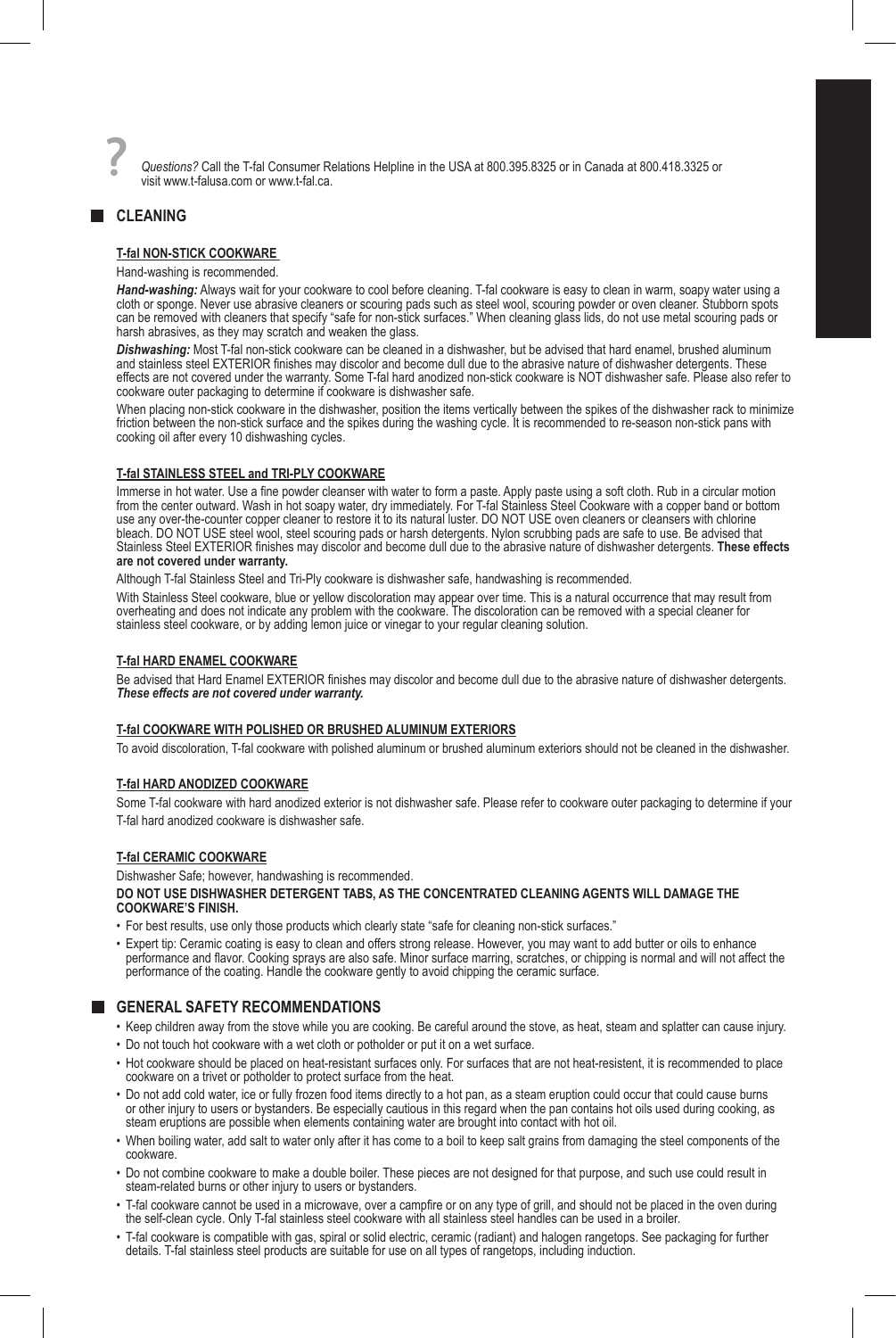# **FREQUENTLY ASKED QUESTIONS**

**Q.** If the cookware is accidentally overheated, will there be hazardous fumes?

**A.** Any material overheated at a high enough temperature will emit fumes. Fumes from overheated non-stick cookware will not adversely affect humans or household pets, with the exception of certain exotic birds. Users should observe good cooking practices and never allow non-stick cookware to overheat. For safety, always keep birds in a well-ventilated room away from the kitchen.

**Q.** What would happen if the non-stick coating peeled and was accidentally ingested?

**A.** T-fal's non-stick coating is formulated not to chip or peel under normal household use. Accidental ingestion of a small quantity is not harmful. Should you have additional questions or problems, **DO NOT RETURN THE PRODUCT TO THE STORE**. Please call the T-fal.<br>Consumer Relations Helpline in the USA at 800.395.8325 or in Canada at 800.418.3325.

Representatives are available Monday to Thursday from 8:30 am to 5:00 pm EST and Fridays from 8:30 am to 4:00 pm EST. You may also visit the T-fal Web site at www.t-falusa.com or www.t-fal.ca for additional information, recipes and special offers.

### **LIFETIME LIMITED WARRANTY**

T-fal, a division of Groupe SEB, USA, warrants this cookware to be free of manufacturing defects for life from the date of purchase. This warranty does not cover damage due to misuse (including overheating, improper cleaning practices and non-recommended oven use) or commercial use. This warranty does not cover staining, discoloration or scratching of the non-stick interior or the aluminum, porcelain enamel or stainless steel exterior.

If, upon inspection, T-fal determines that a product is defective, T-fal will repair or replace the product, at T-fal's option, without charge to the customer, including the cost of return shipment. Repairs not covered by this warranty will be performed at T-fal's standard rates<br>for parts and labor and will be shipped at customer expense. T**HE WARRANTIES SET FORT OTHER WARRANTIES, EXPRESS OR IMPLIED, INCLUDING BUT NOT LIMITED TO ANY WARRANTY OF MERCHANTABILITY OR FITNESS FOR A PARTICULAR PURPOSE OR USE, ARE MADE BY T-FAL OR ARE AUTHORIZED TO BE MADE WITH RESPECT TO THE PRODUCT.** Some states do not allow the exclusion of incidental or consequential damages, so the above limitations may not apply to you.

This warranty gives you specific legal rights, and you may also have other rights that vary from state to state.

If you believe your product is defective, please send it to T-fal along with proof of purchase and a description of the nature of the defect. For address and return instructions:

In the USA call toll free 800.395.8325.

In CANADA, return product to: T-fal Canada, a division of Groupe

Seb Canada, Inc., 345 Passmore Ave, Scarborough ON M1V 3N8- Canada.

Be sure to include your name, address and daytime telephone number with your shipment. We suggest you send by traceable means.

**FOR YOUR RECORDS:** In order to help T-fal assist you in the future with any questions about our products, please record the following information here and keep this leaflet along with your purchase receipt for your records.

2010665650 SEBS-2012 99LIFTUC1 CH-2010915901 *solutions you can't live without* **www.t-falusa.com**

# T·fal`

| ⊩T∙fal<br>Date Purchased / / /          |
|-----------------------------------------|
|                                         |
| Product Name and Size(s) from Packaging |
|                                         |
| UPC Code: 0-32406-                      |
|                                         |

© 2009 T-fal, a division of Groupe SEB, USA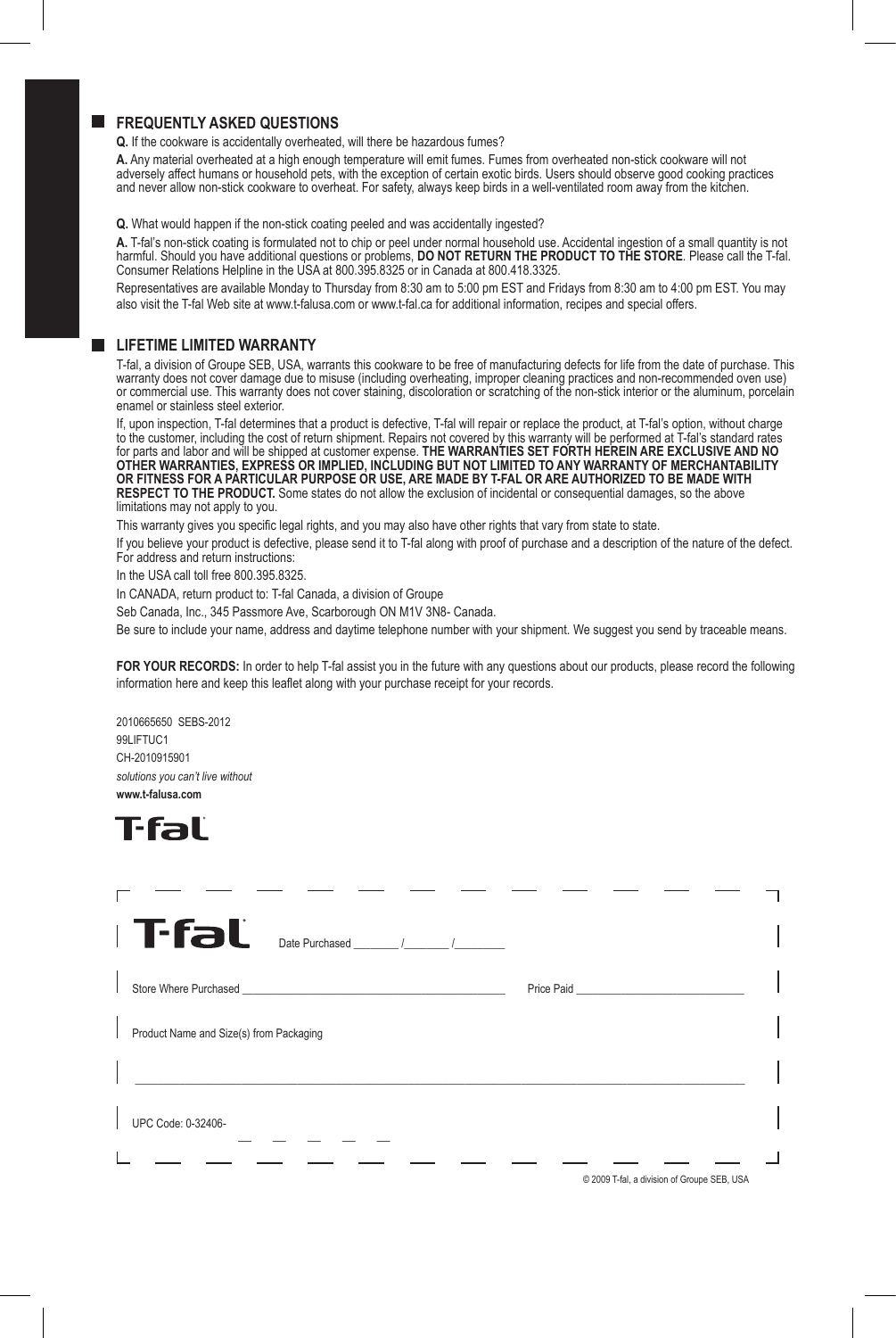

# **INSTRUCCIONES DE USO Y MANTENIMIEN**

*¡Felicitaciones por su compra y bienvenido al mundo de los utensilios de cocina T-fal®! Los utensilios de cocina T-fal están diseñados para brindarle años de placer en la cocina, un rendimiento superior y un servicio de mantenimiento gratuito.* 

# **CONSEJOS BÁSICOS**

- Quite todas las etiquetas y el embalaje.
- Lave los utensilios de cocina con agua tibia y jabonosa, enjuague y seque con un paño suave o una toalla de papel.
- Para los utensilios de cocina antiadherentes se recomienda "curar" la sartén antes del primer uso. Lave los utensilios de cocina a fondo y seque. Caliente cada sartén a una temperatura baja durante 30 segundos, retírela del fuego y coloque una cucharada sopera de aceite vegetal en cada sartén. Frote el aceite por toda la superficie con una toalla de papel. Repita la acción después de 10 ciclos de lavado en lavavajillas o si ocurre un recalentamiento accidental.

NOTA: Algunos utensilios de cocina tienen piezas protectoras de plástico en la base de los mangos. Deséchelas antes de usar la batería de cocina, de no hacerlo, se podría producir un incendio.

# **CONSEJOS GENERALES DE COCCIÓN**

- Nunca deje de supervisar los utensilios de cocina durante la cocción.
- Utilice una temperatura baja a media con los utensilios de cocina T-fal. Los utensilios de cocina de aluminio conducen el calor extremadamente rápido y de forma uniforme. Las temperaturas altas pueden dañar los utensilios de cocina antiadherentes T-fal y la garantía no cubre este tipo de daño.
- Los utensilios de cocina nunca deben calentarse vacíos o utilizarse para cocinar en seco.
- Seleccione el tipo de quemador adecuado para que el fuego entre en contacto solamente con la parte inferior del utensilio de cocina y no toque las paredes.
- No use las sartenes para flamear.
- Deje que las sartenes se enfríen antes de limpiarlas para evitar que se deformen debido a los choques de temperatura extremos. Evite cambios de temperatura extremos.
- No deslice o arrastre los utensilios de cocina por la parte superior de la cocina ya que esto puede dañar los utensilios de cocina y la parte superior de la cocina.

# **CONSEJOS ÚTILES PARA EL USO DE TAPAS**

- Cuando retire la tapa durante la cocción, inclínela para que el vapor se libere en dirección opuesta a usted y mantenga las manos y el rostro alejados del respiradero de vapor.
- No utilice tapas de vidrio que estén rajadas, astilladas o rayadas y no intente reparar los utensilios de cocina que estén dañados. El uso de tapas o utensilios de cocina dañados puede producir una explosión o causar lesiones a los usuarios o a otras personas presentes.
- No coloque las tapas de vidrio calientes debajo de agua fría ya que el cambio de temperatura puede hacer que se rompa el vidrio. La garantía no cubre este daño.
- Las tapas de vidrio templado son aptas para horno a 350 °F/175 °C.
- Si deja una sartén tapada sobre el quemador después de apagar el fuego, asegúrese de dejar la tapa entreabierta o el respiradero de vapor abierto, si no, es posible que se forme una junta de vacío. Si se forma una junta de vacío, no intente quitar la tapa de la sartén y póngase en contacto con el Servicio al consumidor T-fal.

# **MANGOS Y PERILLAS**

- Los mangos y perillas pueden calentarse mucho en determinadas condiciones. Siempre tenga agarraollas a su alcance para utilizar.
- Cuando esté cocinando, asegúrese de que los mangos no se encuentren sobre los quemadores calientes.
- Los mangos y las perillas que están sujetos con tornillos pueden aflojarse con el paso del tiempo. Si esto sucede, deben asegurarse nuevamente. Si asegura los tornillos demasiado, se pueden producir daños en la tapa o perilla. Si no se puede asegurar el tornillo o los mangos están remachados o soldados, comuníquese con el Servicio al consumidor T-fal para solicitar ayuda.
- Aptos para horno a hasta 500 °F/260°C si los mangos son de acero inoxidable. Aptos para horno a hasta 350 °F/175 °C si los mangos tienen alguna parte de plástico. Aptos para horno a hasta 400 °F/204 °C si los mangos tienen alguna parte de silicona.

# **CÓMO COCINAR CON UNA T-FAL EN UNA ESTUFA**





La batería de cocina antiadherente T-fal Titanium, ProGlide, Prometal and Expert son resistente al metal. Se puede utilizar la mayoría de los utensilios de metal en esta superficie antiadherente, a excepción de batidores, cuchillos y otros utensilios con bordos afilados.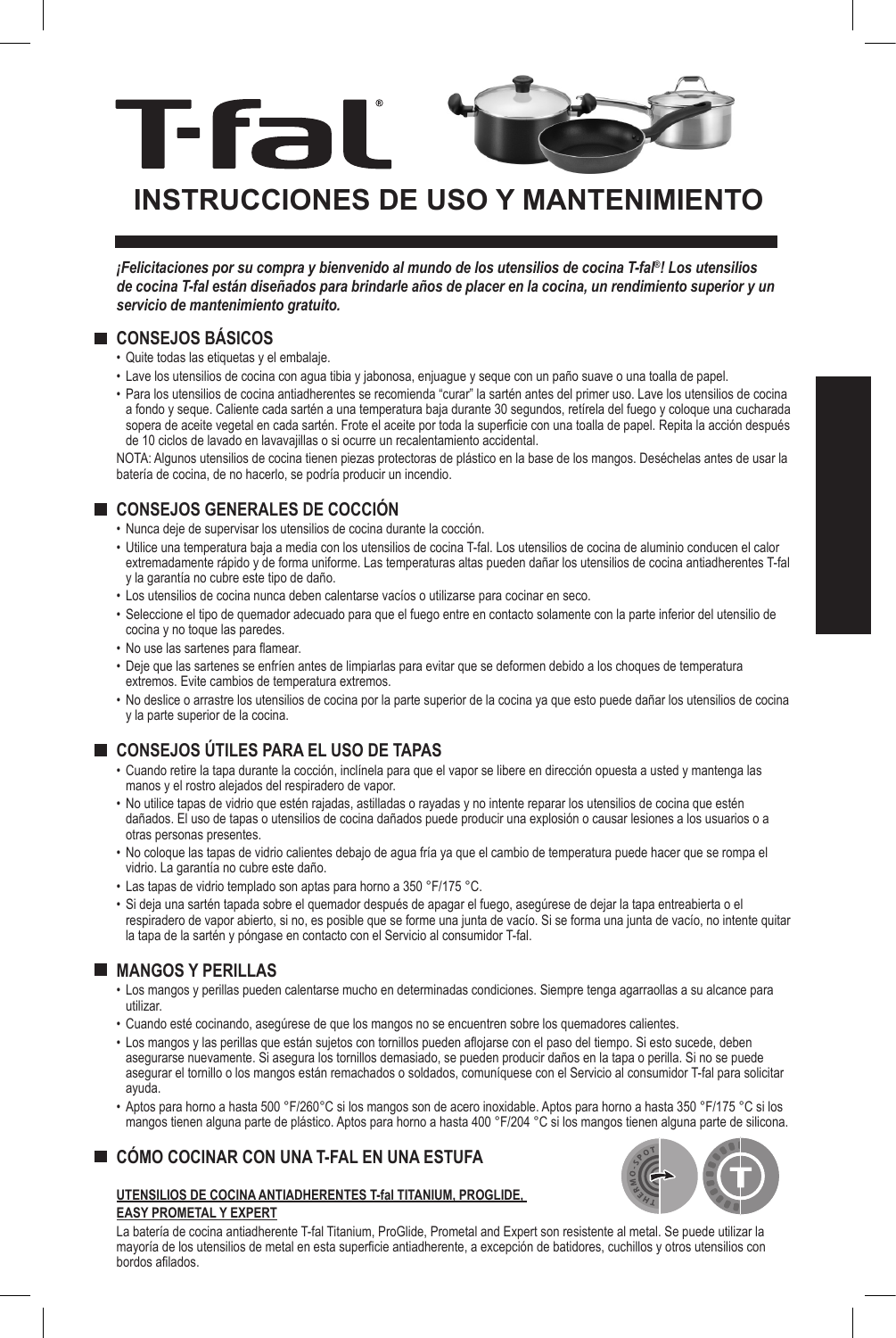- NUNCA corte los alimentos directamente en la sartén o raspe la superficie antiadherente de ninguna forma.
- Con el uso, es posible que la superficie antiadherente se vuelva algo más oscura. Esto no afectará su rendimiento. Las marcas o abrasiones leves en la superficie son normales y NO afectarán el rendimiento del recubrimiento antiadherente.
- No es necesario utilizar rocío vegetal en los utensilios de cocina antiadherentes. El uso de rocío vegetal puede crear una acumulación invisible en la superficie de la sartén que afectará las propiedades antiadherentes de la sartén.
- Si su producto T-fal cuenta con Thermo-Spot, este indicador de calor único mostrará cuando la sartén está perfectamente precalentada para sellar el sabor de sus alimentos. Cuando el diseño cambia a un "punto" rojo sólido, la sartén ha alcanzado la temperatura óptima de precalentamiento. Thermo-Spot está incorporado en la superficie antiadherente de la sartén, no necesita mantenimiento especial y debe tratarse igual que las demás superficies antiadherentes de la sartén. En condiciones normales de uso, Thermo-Spot no se desgastará ni perderá su eficacia con el paso del tiempo.

PRECAUCIÓN: Cocinar a temperaturas extremadamente altas puede provocar emisiones de humo desde el interior de la batería de cocina antiadherente, lo que puede resultar nocivo para determinados animales con sistemas respiratorios muy delicados, como las aves. Las aves no deben permanecer en la cocina.

# **UTENSILIOS DE COCINA DE ACERO INOXIDABLE T-fal**

- Con una temperatura baja a media se logra una mejor cocción
- Utilice a temperaturas altas solo para hervir o reducir líquidos
- Utilice a temperaturas medias a medias altas para saltear o fritar.
- Utilice a temperaturas bajas para calentar alimentos, hervir a fuego lento o preparar delicadas salsas.
- Los utensilios de cocina son aptos para horno a hasta 500 °F/260 °C.

### **BATERÍA DE COCINA T-FAL DE TRES CAPAS**

- Debido a su núcleo de aluminio, la distribución del calor será completa y uniforme en toda la sartén, lo que a menudo significa que en esta batería de cocina se debe utilizar un ajuste de calor más bajo que en otras baterías.
- El calor bajo a medio produce el mejor rendimiento de cocción.
- Utilice el calor máximo solamente para hervir o reducir líquidos.
- Utilice el calor medio a medio-alto para saltear, freír y hacer frituras rápidas.
- Utilice el calor suave para calentar alimentos, cocer a fuego lento y preparar salsas delicadas.
- Cuando las manijas son también de acero inoxidable, estos utensilios de cocina son aptos para horno a 260 °C (500 °F)

### **DECOLORACIÓN :**

El calentamiento excesivo puede causar manchas de color café o azulado. Esto no es un defecto del producto; se produce por utilizar un ajuste de calor demasiado alto (por lo general en un recipiente vacío o mínimamente lleno). Las películas de alimentos que no fueron totalmente eliminadas de cocciones anteriores también pueden causar decoloración en el recipiente cuando este se recalienta. Un alto contenido de hierro en el agua puede causar decoloración, y también puede hacer que el recipiente se vea un poco oxidado.

### **BATERÍA DE COCINA T-fal DE CERÁMICA**

- Los utensilios de cerámica T-fal son libres de PFOA (ácido perfluoroctanoico). La superficie de cerámica proporciona una fácil liberación durante la cocción, y una limpieza rápida.
- La superficie de cerámica T-fal puede calentarse hasta a 300 °C (570 °F) en una estufa.
- La alta resistencia al calor de la superficie interior de cerámica hace esta sartén ideal para dorar y freír.
- Los utensilios de cocina de cerámica T-fal promueven la cocina saludable, al requerir menos cantidad de aceite y de grasas saturadas.

### **UTENSILIOS T-fal COMPATIBLES CON INDUCCIÓN**

Algunos utensilios T-fal son compatibles con las cocinas de inducción. Si no está seguro de que los utensilios de cocina T-fal son compatibles con la cocina de inducción, consulte en el embalaje exterior de los utensilios. Algunos utensilios T-fal con base de acero inoxidable pueden incluir ollas y sartenes de menor capacidad que pueden no calentarse correctamente en todos los tipos de placas de inducción. Para más información, consulte el documento de uso y cuidado provisto por el fabricante de la placa de inducción.

# **UTENSILIOS**

### **UTENSILIOS DE COCINA ANTIADHERENTES T-fal**

• Se recomienda utilizar utensilios de madera o plástico en la mayoría de las superficies antiadherenes.

### **UTENSILIOS DE COCINA ANTIADHERENTES T-fal TITANIUM, PROGLIDE, PROMETAL Y EXPERT**

• La batería de cocina Expert antiadherente y anodizada T-fal es resistente al metal. Se puede utilizar la mayoría de los utensilios de metal en esta superficie antiadherente, a excepción de batidores, cuchillos y otros utensilios con bordos afilados.

### **BATERÍA DE COCINA T-fal DE ACERO INOXIDABLE Y TRES CAPAS**

- Para obtener los mejores resultados a largo plazo utilice utensilios de plástico, silicona o madera.
- Con la excepción de cuchillos y batidoras, se pueden utilizar la mayoría de los utensilios de metal, pero pueden dejar marcas en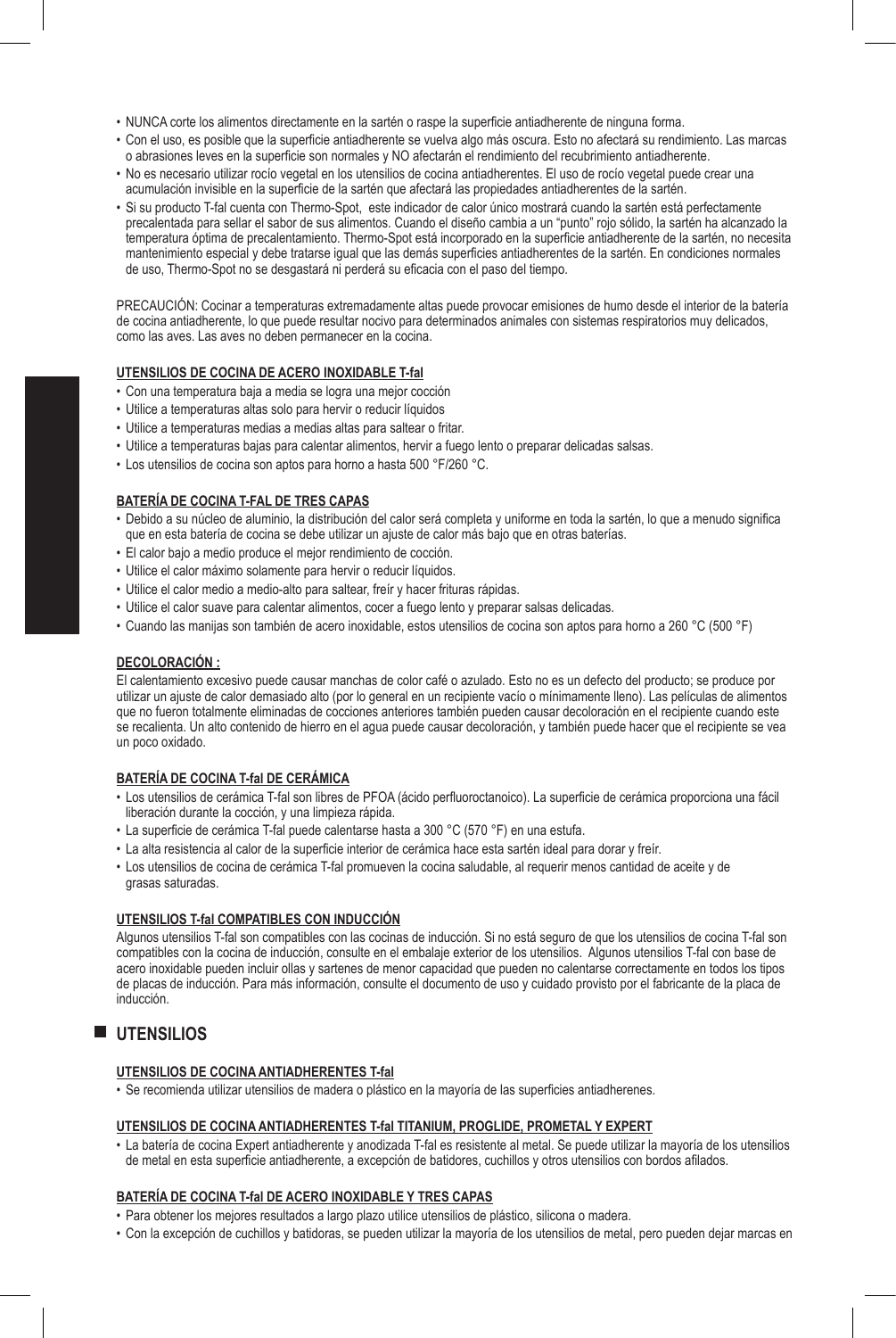la superficie de la sartén.

• Las marcas superficiales leves son normales y no disminuirán el rendimiento de su batería de cocina.

### **BATERÍA DE COCINA T-fal DE CERÁMICA**

• A pesar de que la superficie interior de los utensilios de cerámica T-fal es resistente al rayado, se recomienda utilizar utensilios de plástico, silicona o madera para obtener mejores resultados a largo plazo.

### **USO EN HORNO Y PARRILLA**

- Siempre use agarraollas para retirar e introducir los utensilios de cocina en el horno.
- Los utensilios de cocina T-fal con mangos fenólicos (plásticos), con o sin accesorios metálicos son aptos para horno a hasta 350°F/175 °C. Los utensilios de cocina T-fal con mangos de acero inoxidable con accesorios de silicona son aptos para horno hasta 400 °F/204 °C.
- Los utensilios de cocina T-fal con mangos hechos completamente de aluminio o acero inoxidable son aptos para horno a hasta 500 °F/260 °C.
- No use utensilos de cocina antiadherente de aluminio debajo de la parrilla. Esto incluye utensilios de cocina con superficie interior de cerámica.
- Los utensilios de cocina de acero inoxidable sin un interior antiadherente, pero con mangos de acero inoxidable, que no tienen piezas de silicona, son aptos para parrilla.
- Asegúrese de colocar comida por lo menos de 5 cm de bobinas de horno asador para evitar quemar o sobrecalentamiento.
- Los utensilios de cocina con mangos que tienen partes suaves y translúcidas no son aptas para horno. Los mangos también pueden desteñirse con el paso del tiempo si se colocan en el lavavajillas junto con sustancias de colores fuertes, como salsa de tomate.
- Para más información sobre uso en el horno vea el embalaje del producto

*¿Preguntas?* Comuníquese con el Servicio al consumidor T-fal en EE. UU. al 800-395-8325 o en Canadá al 800-418-3325 o visite www.t-falusa.com o www.t-fal.ca.

# **LIMPIEZA**

### **UTENSILIOS DE COCINA ANTIADHERENTES T-fal**

Se recomienda lavar a mano.

Lavado a mano: Siempre espere a que los utensilios de cocina se enfríen antes de limpiarlos. Puede limpiar los utensilios de cocina T-fal fácilmente con agua tibia y jabonosa con un paño o esponja. Nunca use limpiadores abrasivos o almohadillas abrasivas como lana de acero, polvo abrasivo o limpiadores para hornos. Las manchas resistentes

pueden quitarse con limpiadores que sean "aptos para superficies antiadherentes".

Cuando limpie las tapas de vidrio, no utilice almohadillas abrasivas metálicas o abrasivos fuertes ya que pueden rayar y debilitar el vidrio.

Limpieza en lavavajillas: Mas de los utensilios de cocina T-fal se pueden limpiar en un lavavajillas, pero se debe tener en cuenta que el acabado EXTERIOR en esmalte resistente, aluminio cepillado y acero inoxidable puede desgastarse y perder el brillo debido a la naturaleza abrasiva de los detergentes del lavavajillas. La garantía no cubre estos daños. Algunos utensilios de cocina T-fal con exterior anodizado duro y antiadherentes no son aptos para el lavavajillas. Consulte también utensilios embalaje exterior utensilios para determinar si se puede lavar en el lavavajillas.

Cuando coloque los utensilios de cocina antiadherentes en el lavavajillas, colóquelos verticalmente entre las puntas del escurridor del lavavajillas para reducir la fricción entre la superficie antiadherente y las puntas durante el ciclo de lavado. Se recomienda volver a "curar" las sartenes con aceite de cocina después de 10 ciclos de lavado en lavavajillas.

### **BATERÍA DE COCINA T-fal DE ACERO INOXIDABLE Y TRES CAPAST**

Sumerja en agua caliente. Utilice un buen limpiador en polvo y mézclelo con agua para formar una pasta. Coloque la pasta con un paño suave. Frote haciendo movimientos circulares desde el centro hacia afuera. Lave con agua jabonosa caliente, seque inmediatamente. Para los utensilios de cocina de acero inoxidable T-fal con franja o fondo de cobre, utilice cualquier limpiador para cobre de venta libre para devolverle su brillo natural. NO UTILICE limpiadores para horno o limpiadores con blanqueador con cloro. NO UTILICE lana de acero, almohadillas abrasivas de acero o detergentes fuertes. Se pueden utilizar almohadillas de nailon para fregar. Tenga en cuenta que el acabado EXTERIOR en acero inoxidable puede desgastarse y perder el brillo debido a la naturaleza abrasiva de los detergentes del lavavajillas. La garantía no cubre estos daños.

Aunque los utensilios de cocina T-fal de acero inoxidable y tres capas son aptos para el lavavajillas, se recomienda lavarlos a mano.

En los utensilios de cocina de acero inoxidable puede aparecer una decoloración azul o amarilla con el tiempo. Esta decoloración normal, resultado del recalentamiento, no es indicio de problemas con los utensilios de cocina. La decoloración se puede quitar con un limpiador especial para utensilios de cocina de acero inoxidable o añadiéndole jugo de limón o vinagre a la solución de limpieza que utiliza normalmente.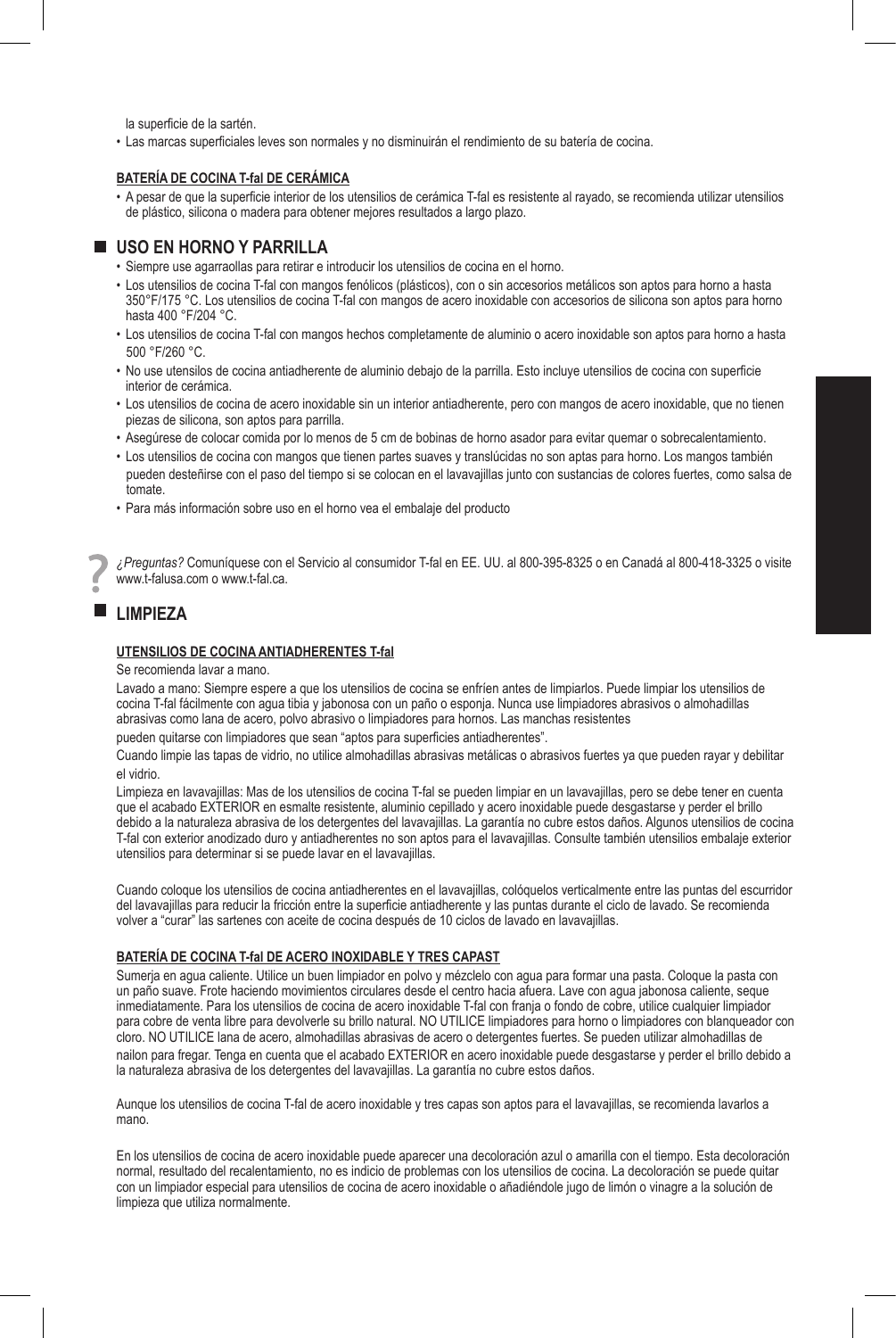### **UTENSILIOS DE COCINA CON ESMALTE RESISTENTE T-fal**

Tenga en cuenta que el acabado EXTERIOR en esmalte resistente puede desgastarse y perder el brillo debido a la naturaleza abrasiva de los detergentes del lavavajillas. *La garantía no cubre estos daños.*

### **UTENSILIOS DE COCINA CON ACABADO EXTERIOR EN ALUMINIO PULIDO O CEPILLADO T-fal**

Para evitar la decoloración, los utensilios de cocina T-fal con acabado exterior en aluminio pulido o cepillado no deben limpiarse en el lavavajillas.

### **UTENSILIOS DE COCINA ANODIZADO DURO T-fal**

Algunos utensilios de cocina T-fal con exterior anodizado duro no son aptos para el lavavajillas. Consulte el embalaje exterior para determinar si su utensilio de cocina T-fal con anodizado duro es apto para lavavajillas.

### **UTENSILIOS DE COCINA DE CERÁMICA T-fal**

Aptos para lavar en lavavajillas; sin embargo, se recomienda lavar a mano.

**NO UTILICE DETERGENTE EN PASTILLAS PARA LAVAVAJILLAS YA QUE LOS AGENTES DE LIMPIEZA CONCENTRADOS DAÑARÁN EL ACABADO DE LOS UTENSILIOS DE COCINA.** 

• Para obtener mejores resultados, utilice solamente productos que sean "aptos para limpieza de superficies antiadherentes".

• Consejos de expertos: El recubrimiento de cerámica es de fácil limpieza y ofrece un fuerte poder de desprendimiento. Sin embargo, puede añadir mantequilla o aceite para mejorar el rendimiento y el sabor. También se puede utilizar rocío vegetal. Los daños, ralladuras o desconchaduras pequeños son normales y no afectarán el rendimiento del recubrimiento. Agarre los utensilios de cocina con cuidado para evitar que se desconche la superficie de cerámica.

### **RECOMENDACIONES DE SEGURIDAD GENERALES**

• Mantenga a los niños alejados de la cocina cuando esté cocinando. Tenga cuidado cuando esté cerca de la cocina ya que el calor, el vapor y las salpicaduras pueden causarle daños.

• No toque los utensilios de cocina caliente con un paño húmedo o una manopla ni los coloque sobre una superficie húmeda.

• Los utensilios de cocina que estén calientes deben colocarse solamente sobre superficies resistentes al calor. Para las superficies que no sean resistentes a calor, se recomienda colocar utensilios de cocina en un trébede o tomaollas para proteger la superficie del calor.

• No añada agua fría, hielo o alimentos completamente congelados directamente sobre la sartén caliente ya que se puede producir una erupción de vapor que puede causar quemaduras u otros daños a los usuarios o a otras personas presentes. Sea especialmente cuidadoso en este sentido cuando utilice aceite caliente en la sartén durante la cocción ya que se pueden producir erupciones de vapor cuando los alimentos que contienen agua entran en contacto con el aceite caliente.

• Cuando hierva agua, agréguele sal al agua una vez que haya hervido para evitar que los granos de sal dañen las piezas de acero de los utensilios de cocina.

• No combine los utensilios de cocina para hacer un calentador doble. Estas piezas no se han diseñado para ese uso y tal uso puede dar lugar a quemaduras producidas por vapor u otras lesiones a los usuarios o a otras personas presentes.

• Los utensilios de cocina T-fal no pueden utilizarse en microondas, sobre fogatas o sobre ningún tipo de gratinador y no deben colocarse en el horno durante el ciclo de autolimpieza. Sólo utensilios de cocina de T-fal de acero inoxidable con asas de acero inoxidable, y sin piezas de silicona, puede utilizarse en el horno asador.

• Los utensilios de cocina T-fal son compatibles con cocinas a gas, espiral o eléctricas, vitrocerámicas (radiante) y halógenas. Consulte el embalaje para más información. Los productos de acero inoxidable T-fal son aptos para uso en todo tipo de cocinas, incluso en cocinas de inducción.

# **PREGUNTAS FRECUENTES**

**P.** Si el utensilio de cocina se recalienta accidentalmente, ¿se liberarán vapores peligrosos?

**R.** Cualquier material que se recaliente a una temperatura lo suficientemente alta emitirá vapores. Los vapores del utensilio de cocina antiadherente recalentado no perjudicarán a seres humanos o animales domésticos, a excepción de algunas aves exóticas. Los usuarios deben controlar el proceso de cocción y nunca dejar que el utensilio de cocina antiadherente se recaliente. Por razones de seguridad, las aves siempre deben estar en una habitación bien ventilada, lejos de la cocina.

**P.** ¿Qué sucede si el recubrimiento antiadherente se descarapela y se ingiere accidentalmente?

**R.** El recubrimiento antiadherente T-fal está formulado para no desconcharse o descarapelarse en condiciones de uso doméstico normales. La ingesta accidental de una pequeña cantidad no es perjudicial. Si tiene más preguntas o problemas, NO DEVUELVA EL PRODUCTO A LA TIENDA. Comuníquese con el Servicio al consumidor T-fal en EE. UU. al 800-395-8325 o en Canadá al 800-418-3325

Los representantes lo atenderán de lunes a jueves de 8:30 am a 5:00 pm EST y los viernes de 8:30 am a 4:00 pm EST. También puede visitar el sitio web de T-fal en www.t-falusa.com o www.t-fal.ca para más información, recetas y ofertas especiales.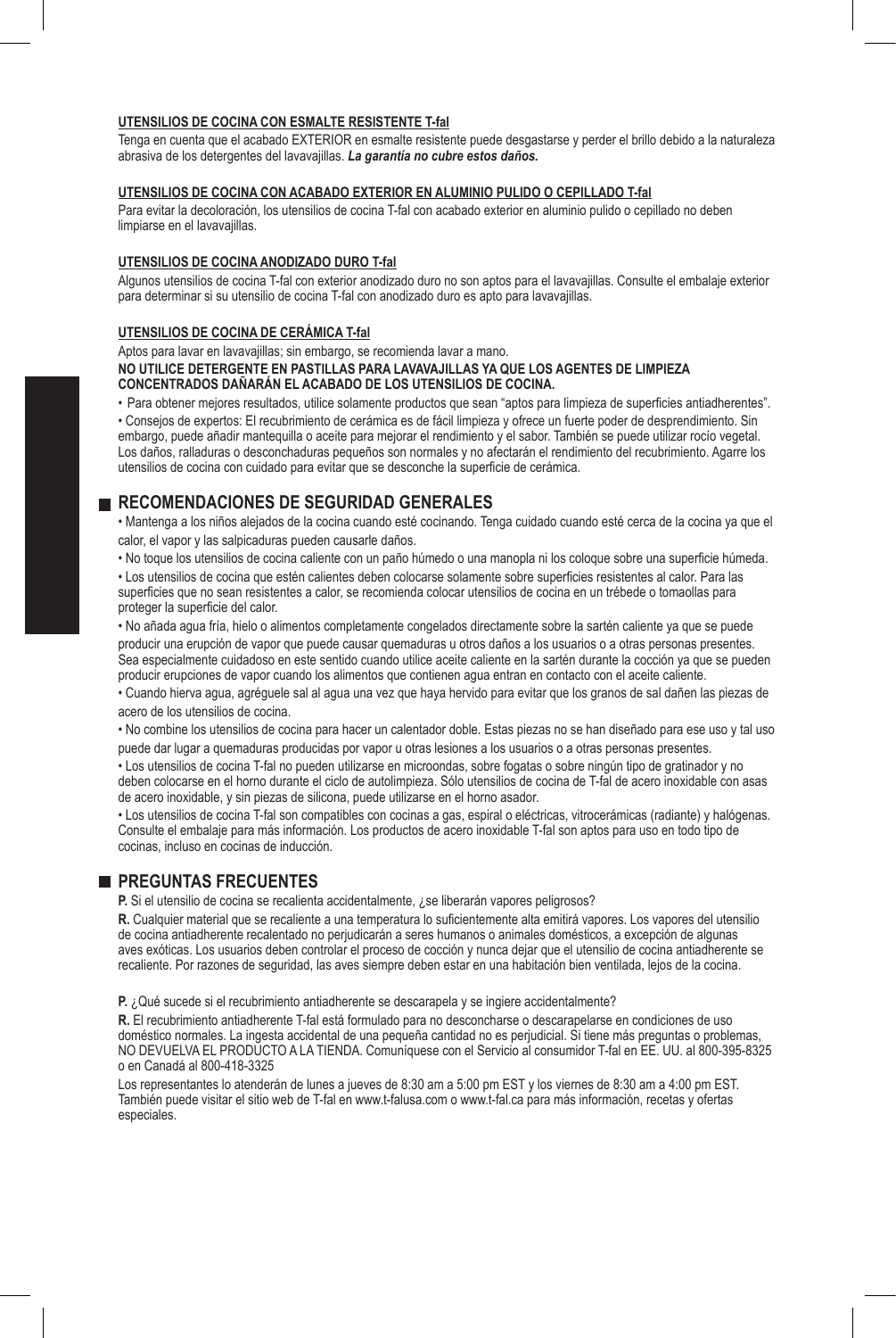# **GARANTÍA LIMITADA DE POR VIDA**

T-fal, una división de Groupe SEB, EE. UU., garantiza que este utensilio de cocina no tiene defectos de fabricación de por vida desde la fecha de compra. Esta garantía no cubre daños por mal uso (incluso recalentamiento, prácticas de limpieza no apropiadas y uso no recomendado en el horno) o uso comercial. Esta garantía no cubre daños por manchas, decoloración o ralladuras en el interior antiadherente o en el acabado exterior de aluminio, esmaltado de porcelana o acero inoxidable.

Si, tras la inspección, T-fal determina que el producto tiene defectos, T-fal reparará o reemplazará el producto, a elección de T-fal, sin cargo para el cliente, incluyendo los gastos de envío de devolución. Las reparaciones no cubiertas por esta garantía se realizarán según las tarifas estándar de T-fal para piezas y mano de obra, y los gastos de envío correrán por cuenta del cliente. **LAS GARANTÍAS AQUÍ ESTABLECIDAS SON EXCLUSIVAS Y NINGUNA OTRA GARANTÍA, EXPLÍCITA O IMPLÍCITA, INCLUYENDO, PERO SIN LIMITARSE A NINGUNA GARANTÍA DE COMERCIALIZACIÓN O APTITUD PARA UN PROPÓSITO O USO PARTICULAR, SE OFRECE POR PARTE DE T-FAL O ESTÁ AUTORIZADA A OFRECERSE CON RESPECTO AL PRODUCTO.** Algunos estados no permiten la exclusión de daños fortuitos o consecuentes, por lo tanto, las restricciones antes mencionadas no podrán aplicarse en su caso.

Esta garantía le otorga derechos legales específicos y es posible que usted goce de otros derechos que varían según el estado.

Si usted cree que el producto está defectuoso, envíelo a T-fal junto con el comprobante de compra y una descripción de la naturaleza de la anomalía. Para conocer la dirección y las instrucciones de devolución:

En EE. UU. llame sin cargo al 800-395-8325.

En CANADÁ, devuelva el producto a: T-fal Canadá, una división de Groupe

Seb Canadá, Inc., 345 Passmore Ave, Scarborough ON M1V 3N8- Canadá.

Asegúrese de incluir su nombre, dirección y número de teléfono diurno

con su envío. Le sugerimos que realice el envío por un medio localizable.

PARA SU REGISTRO: Para facilitar cualquier consulta futura que realice a T-fal sobre los productos, anote la siguiente información aquí y guarde este folleto junto con el recibo de compra para su registro. 2010665650 SEBS-2012

99LIFTUC1 CH-2010915901



*soluciones indispensables* **www.t-falusa.com**

| Tfal<br>Fecha de compra $\frac{1}{\sqrt{1-\frac{1}{2}}}\sqrt{1-\frac{1}{2}}$ |  |
|------------------------------------------------------------------------------|--|
| Precio                                                                       |  |
| Nombre del producto y tamaño que figuran en el embalaje                      |  |
| Código de barras: 0-32406-                                                   |  |

© 2014 T-fal, una división de Groupe SEB, EE. UU.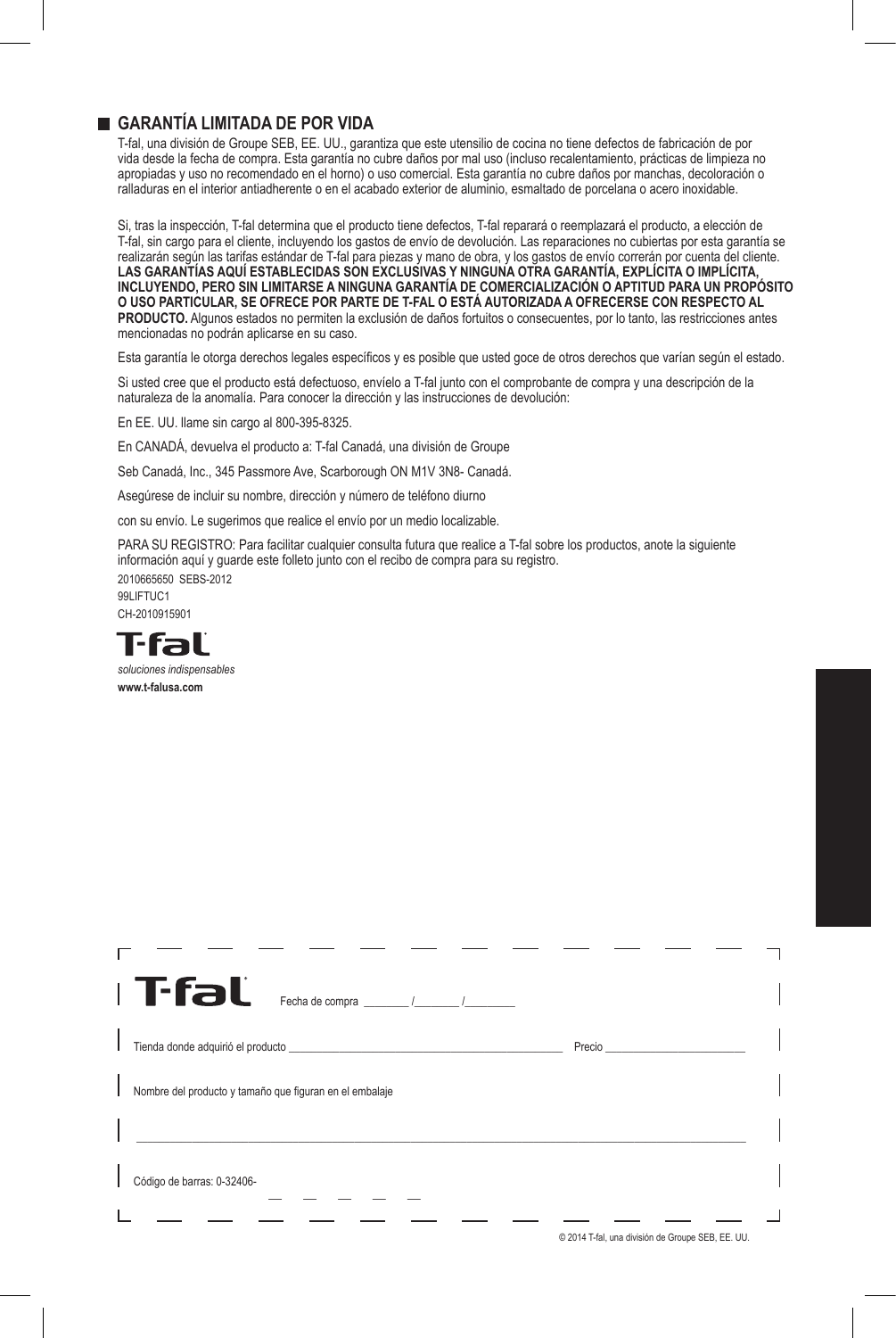

# **INSTRUCTIONS D'UTILISATION ET D'ENTRETIEN**

*Félicitations pour votre achat et bienvenue dans le monde des batteries de cuisine T-fal®! Les batteries de cuisine T-fal sont conçues pour procurer des années de plaisir à faire de la cuisine avec une performance supérieure, et pour servir sans exiger d'entretien.* 

# **TRUCS POUR DÉMARRER RAPIDEMENT**

- Enlevez toutes les étiquettes et tous les matériaux d'emballage.
- Lavez les casseroles dans de l'eau tempérée savonneuse, puis rincez-la en utilisant un linge doux ou un essuie-tout.

• Pour les casseroles à l'intérieur antiadhésif, il est recommandé d'« assaisonner » la poêle avant la première utilisation. Lavez bien la casserole et séchez-la. Chauffez chaque poêle à basse température pendant 30 secondes, enlevez-la de la chaleur et mettez une cuillerée à table d'huile végétale dans chaque poêle. Frottez l'huile sur toute la surface avec un essuie-tout. Répétez à tous les dix cycles de lave-vaisselle ou en cas de surchauffe accidentelle.

**NB** Certains articles de cuisson sont livrés avec une pièce protectrice en plastique située à la base de la poignée. Veuillez-le jeter avant utilisation, car si cette pièce n'est pas enlevée, un danger d'incendie pourrait en résulter.

# **TRUCS POUR LA CUISINE EN GÉNÉRAL**

- Ne laissez jamais vos casseroles sans supervision pendant la cuisson.
- N'utilisez votre batterie de cuisine T-fal qu'à une température allant de basse à moyenne, en tout temps (y compris pour faire bouillir de l'eau). Les casseroles en aluminium conduisent la chaleur extrêmement vite et uniformément. Une chaleur élevée pourrait endommager vos casseroles antiadhésives T-fal et ce type de dommage n'est pas couvert par la garantie.
- Ne laissez jamais les casseroles à bouillir jusqu'à ce qu'elles deviennent sèches, ni ne laissez un article de cuisson vide sur un feu chauffé.
- Sélectionnez le bon format de feu, de façon à ce que la chaleur ne touche que le fond de la casserole et ne remonte pas sur les parois latérales.
- N'utilisez pas les poêles pour flamber.
- Laissez les poêles refroidir avant de les nettoyer afin de prévenir les déformations engendrées par des chocs de températures extrêmes. Évitez les changements de température extrêmes.
- Ne faites pas glisser les casseroles sur la cuisinière et ne les traînez pas à sa surface, car cela pourrait endommager les casseroles aussi bien que la cuisinière.

# **CONSEILS UTILES SUR L'UTILISATION DU COUVERCLE**

- Lorsque vous enlevez les couvercles durant la cuisson, faites glisser le couvercle pour diriger la vapeur loin de vous et gardez vos mains et votre visage éloignés des évents à vapeur.
- N'utilisez pas des couvercles de verre qui sont fêlés, écaillés ou égratignés et ne tentez pas de réparer des casseroles endommagées. Utiliser des couvercles ou des casseroles endommagées pourrait entraîner des explosions ou des blessures pour les utilisateurs ou les autres personnes présentes.
- Ne placez pas de couvercles chauds sous l'eau froide, car le changement de température peut briser la vitre. Ceci n'est pas couvert par la garantie.
- Les couvercles de verre trempé vont au four jusqu'à 350°F/175°C.
- Quand vous laissez une poêle couverte sur le feu après que la température ait été baissée, assurez-vous de laisser le couvercle entrouvert ou l'évent à vapeur ouvert, car sinon, un sceau sous vide pourrait se former. Si un sceau sous vide se forme effectivement, ne tentez pas d'enlever le couvercle de la casserole et appelez la ligne d'assistance aux consommateurs T-fal.

# **POIGNÉES ET BOUTONS**

- Les poignées et les boutons peuvent devenir très chauds dans certaines conditions. Ayez toujours des poignées en tissu disponibles pour utilisation.
- Lorsque vous cuisinez, assurez-vous que les poignées ne sont pas positionnées sur d'autres feux chauffés.
- Certains boutons et poignées qui sont attachés par des vis peuvent se dévisser avec le temps. Si cela se produit, ils devraient être revissés. Ne les vissez pas trop serré, car cela pourrait avoir pour résultat d'endommager le couvercle ou le bouton. Si la vis ne peut pas être serrée ou si les poignées sont rivetées ou soudées, appelez la ligne d'assistance aux consommateurs T-fal.
- Vont au four jusqu'à 500ºF/260°C si les poignées sont toutes en acier inoxydable. Vont au four jusqu'à 350°F/175°C si les poignées ont des parties en plastique phénolique. Vont au four jusqu'à 400°F/204°C si les poignées ont des parties en silicone.

# **CUISINER AVEC T-FAL SUR UNE CUISINIÈRE**

### **ARTICLES DE CUISSON T-fal ANTIADHÉSIFS TITANIUM, PROGLIDE, EASY, PROMETAL ET EXPERT**



T-fal est un pionnier et un innovateur dans le monde des articles de cuisson antiadhésifs.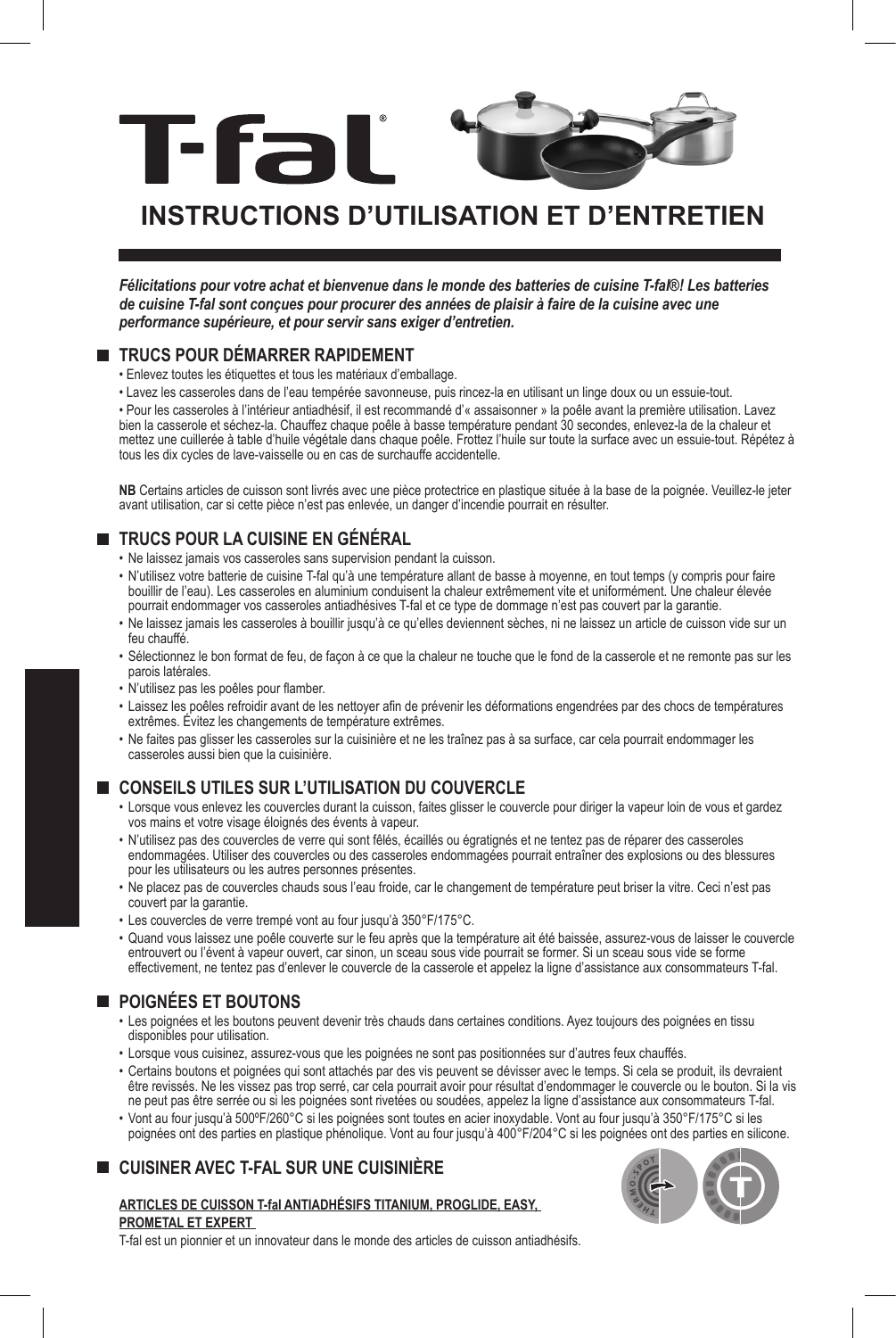S'il est entretenu comme il faut, le fini antiadhésif unique de-T-fal procurera des années de formidable performance de cuisson et de nettoyage aisé. La prévention des dommages au fini antiadhésif aidera à maximiser la performance du produit. En suivant ces instructions d'entretien, vous pouvez protéger votre investissement dans des articles de cuisson T-fal et en tirer tout le profit.

• NE JAMAIS couper de la nourriture directement dans la poêle ou entailler la surface antiadhésive en aucune façon.

• À force d'être utilisée, la surface antiadhésive peut devenir légèrement plus sombre. Ceci n'affectera pas sa performance. De légères marques de surface ou des abrasions sont normales et n'affectent PAS la performance du revêtement antiadhésif. • Les aérosols de cuisson antiadhésifs ne sont pas nécessaires avec les articles de cuisson antiadhésifs. L'utilisation de tels aérosols peut créer une accumulation invisible sur la surface de la poêle qui affecte les propriétés antiadhésives de la poêle. • Si votre produit T-fal inclut un Thermo-Spot, ce témoin visuel de chaleur unique indiquera quand la poêle est parfaitement préchauffée pour sceller la saveur dans vos aliments. Quand le dessin se change en un « point » rouge compact, le poêle est préchauffé à la température optimale. Le Thermo-Spot est intégré à la surface antiadhésive de votre poêle, n'exige pas d'entretien spécial et devrait être traité de la même façon que les autres surfaces antiadhésives sur la poêle. Avec un usage normal, Thermo-Spot ne s'usera pas ni ne perdra de son efficacité avec le temps.

AVERTISSEMENT: La cuisson à des réglages ultra-hauts peut causer des émissions de fumée de l'intérieur non-adhésif qui pourraient être dangereuses pour certains animaux aux systèmes respiratoire très sensibles, tels que les oiseaux. Les oiseaux ne devraient pas être gardés dans la cuisine.

#### **ARTICLES DE CUISSON T-fal EN ACIER INOXYDABLE**

• Une chaleur de basse à moyenne offre la meilleure performance de cuisson

- N'utilisez la température supérieure que pour bouillir ou réduire des liquides
- Chaleur de moyenne à moyenne supérieure pour sauter, cuire en mélange et faire frire
- Basse température pour réchauffer la nourriture, mijoter et préparer des sauces délicates
- Ces casseroles vont au four jusqu'à 500°F/260°C.

### **BATTERIE DE CUISINE T-fal TROIS ÉPAISSEURS**

Le cœur tout en aluminium permet une répartition uniforme de la chaleur dans toute la poêle, ce qui permettra souvent d'utiliser une température de cuisson plus basse avec des ustensiles de cuisson qu'avec d'autres.

- La chaleur basse à moyenne offre la meilleure performance de cuisson.
- Utilisez la chaleur élevée uniquement pour faire bouillir ou réduire des liquides.
- Utilisez la chaleur moyenne à moyenne élevée pour faire sauter, faire sauter à feu vif en remuant et frire.
- Utilisez la chaleur basse pour réchauffer de la nourriture, faire mijoter et préparer des sauces délicates.
- L'ustensile peut aller au four jusqu'à 500 °F/260 °C si ses poignées sont aussi en acier inoxydable.

### **DÉCOLORATION :**

La surchauffe peut occasionner des taches brunes ou bleues. Il ne s'agit pas d'un défaut du produit; ces taches surviennent si vous utilisez une température trop élevée (typiquement dans une casserole vide ou remplie au minimum). Les films alimentaires qui n'ont pas été éliminés correctement ou entièrement lors d'une précédente cuisson causeront aussi la décoloration de la casserole lorsque celle-ci est réchauffée. De grandes quantités de fer dans votre eau peuvent entraîner la décoloration de la casserole et donner à cette dernière une apparence légèrement rouillée.

#### **BATTERIE CÉRAMIQUE T-fal**

Les batteries de cuisine en céramique T-fal ne contiennent ni PFOA. La surface en céramique évite que les aliments attachent à la cuisson et permet un nettoyage rapide.

• La surface en céramique T-fal peut subir des chaleurs allant jusqu'à 570 °F/300 °C sur une cuisinière.

• La forte résistance à la chaleur de la surface intérieure en céramique fait de la poêle un ustensile idéal pour faire saisir, faire dorer ou faire frire.

• Les ustensiles de cuisson T-fal en céramique favorisent une cuisson saine, puisqu'ils exigent moins de graisses et d'huiles saturées pour la cuisson.

### **BATTERIE DE CUISINE T-fal ADAPTÉE À L'INDUCTION**

Certaines batteries de cuisine T-fal sont adaptées à l'induction. En cas de doute sur la compatibilité de votre batterie de cuisine T-fal avec l'induction, veuillez vérifier sur l'emballage extérieur de votre batterie de cuisine. Certaines batteries de cuisine T-fal en anodisé dur dotées d'une base en acier inoxydable peuvent avoir de plus petites casseroles et poêles qui pourraient ne pas chauffer adéquatement sur toutes les cuisinières à induction. Veuillez vous reporter au document Utilisation et entretien fourni avec le fabricant de la plaque de cuisson à induction pour de plus amples renseignements.

## **USTENSILES**

#### **ARTICLES DE CUISSON T-fal ANTIADHÉSIFS**

• Des ustensiles en bois ou en plastique sont recommandés pour la plupart des surfaces antiadhésives.

### **ARTICLES DE CUISSON T-fal ANTIADHÉSIFS TITANIUM, PROGLIDE, PROMETAL ET EXPERT**

• Les ustensiles T-fal Titanium, ProGlide, Prometal et Expert antiadhésifs sont sécuritaires pour le métal. La plupart des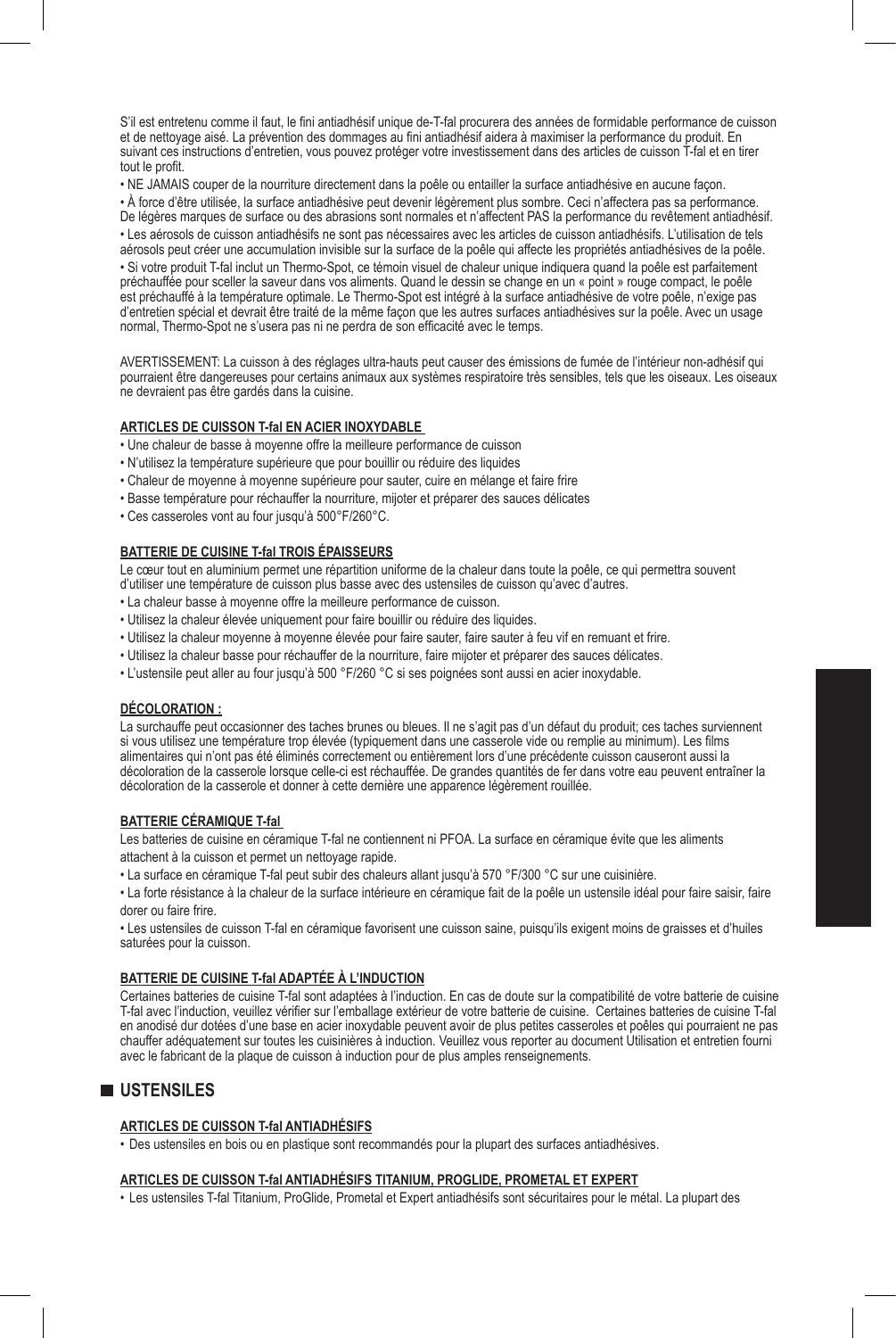ustensiles de métal peuvent être utilisés sur des surfaces antiadhésives, à l'exception des fouets, couteaux et d'autres ustensiles coupants.

### **BATTERIE DE CUISINE T-fal EN ACIER INOXYDABLE et TROIS ÉPAISSEURS**

• Utilisez des ustensiles en plastique, en silicone ou en bois pour de meilleurs résultats à long terme.

- La plupart des ustensiles peuvent être utilisés, à l'exception des couteaux et des fouets, mais ils pourraient laisser de petites éraflures à la surface de la poêle.
- De légères éraflures ou abrasions de surface sont normales et ne nuiront pas à la performance de votre batterie de cuisine.

### **BATTERIE DE CUISINE T-fal EN CÉRAMIQUE**

• Bien que la surface intérieure en céramique des batteries de cuisine T-fal soit résistante aux éraflures, l'utilisation d'ustensiles en plastique, en silicone ou en bois est recommandée pour obtenir les meilleurs résultats à long terme.

### **UTILISATION DU FOUR ET DU GRILLOIR**

Utilisez toujours des poignées en linge lorsque vous mettez des casseroles au four ou les en retirez.

- Les casseroles T-fal avec des poignées phénoliques (plastiques), avec ou sans inserts métalliques, vont au four jusqu'à 350°F/175°C. Les casseroles T-fal avec des poignées en acier inoxydable ayant des inserts en silicone vont au four jusqu'à 400°F/204°C.
- Les casseroles T-fal avec des poignées complètement faites en aluminium ou en acier inoxydable vont au four jusqu'à 500°F/260°C.
- N'utilisez pas les casseroles en aluminium d'un revêtement intérieur en céramique et antiadhésif sous le grilloir. Cela s'applique aussi aux articles de cuisson dotés d'un revêtement intérieur en céramique.
- Les casseroles T-fal avec des poignées en acier inoxydable sans un revêtement antiadhésif ne comprenant pas d'inserts en silicone vont au grilloir.
- Assurez-vous de placer la nourriture a au moins 5 cms des résistances du grilloir pour éviter de les bruler ou surchauffer.
- Les casseroles T-fal avec des poignées ayant des portions tactiles translucides ne vont pas au four. Les poignées peuvent également se décolorer avec le temps si elles sont placées dans le lave-vaisselle en contact avec des substances ayant une forte couleur alimentaire, telles que la sauce tomate.
- Référez-vous à l'emballage du produit pour plus de détails sur l'utilisation au four.

Questions? Appelez la ligne d'assistance aux consommateurs T-fal aux États-Unis au 800.395.8325 ou au Canada au 800.418.3325 ou visitez www.t-falusa.com ou www.t-fal.ca.

# **NETTOYAGE**

### **ARTICLES DE CUISSON T-fal ANTIADHÉSIFS**

Il est recommandé de se laver les mains.

Se laver les mains: Attendez toujours que vos casseroles ne soient plus chaudes avant de commencer à les nettoyer. Les casseroles T-fal sont faciles à nettoyer dans l'eau tempérée savonneuse en utilisant un linge ou une éponge. N'utilisez jamais de nettoyants abrasifs ou de tampons à récurer tels que de la laine d'acier, de la poudre à récurer ou un nettoyant pour les fours. Les taches tenaces peuvent être enlevées avec des nettoyants qui spécifient « sécuritaire pour les surfaces antiadhésives ».

Quand vous nettoyez les couvercles en verre, n'utilisez pas de tampons à récurer métalliques ou d'agents abrasifs rudes, car ils peuvent égratigner et affaiblir le verre.

Lavage de vaisselle: Le plus de les casseroles T-fal peuvent être nettoyées dans un lave-vaisselle, mais il faut savoir que l'émail dur, l'aluminium brossé et les finis d'acier inoxydable EXTÉRIEURS peuvent se décolorer et se ternir en raison de la nature abrasive des détergents à lave-vaisselle. Ces effets ne sont pas couverts par la garantie. Certaines casseroles en aluminium anodisé antiadhesif ne vont pas au lave vaisselle. Referez vous a l'emballage extérieur pour déterminer si elles vont au lave vaisselle.

Quand vous placez des casseroles antiadhésives dans le lave-vaisselle, disposez les éléments verticalement entre les pointes du panier de lave-vaisselle afin de minimiser la friction entre la surface antiadhésive et les pointes durant le cycle de lavage. Il est recommandé de réassaisonner les poêles antiadhésifs avec de l'huile à cuisson à tous les 10 cycles de lavage de vaisselle.

#### **BATTERIE DE CUISINE T-fal EN ACIER INOXYDABLE et TROIS ÉPAISSEURS**

Immergez dans l'eau chaude. Utilisez un nettoyant en poudre fine avec de l'eau pour former une pâte. Appliquez la pâte en utilisant un linge doux. Frottez avec un mouvement circulaire à partir du centre vers l'extérieur. Lavez dans de l'eau chaude savonneuse, séchez immédiatement. Pour les articles de cuisson T-fal en acier inoxydable avec une bande ou un fond de cuivre, utilisez tout nettoyant pour cuivre en vente libre pour lui rendre son lustre naturel. N'UTILISEZ PAS de nettoyants de four ou de nettoyants javellisants au chlore. N'UTILISEZ PAS de laine d'acier, de tampons à récurer en acier ou de détergents abrasifs. Les tampons à récurer en nylon peuvent être utilisés en toute sécurité. Veuillez noter que les finis d'acier inoxydable EXTÉRIEURS peuvent se décolorer et se ternir en raison de la nature abrasive des détergents à lave-vaisselle. Ces effets ne sont pas couverts par la garantie.

Bien que les batteries T-fal en acier inoxydable et trois épaisseurs puissent aller au lave- vaisselle, il est recommandé de les laver à la main.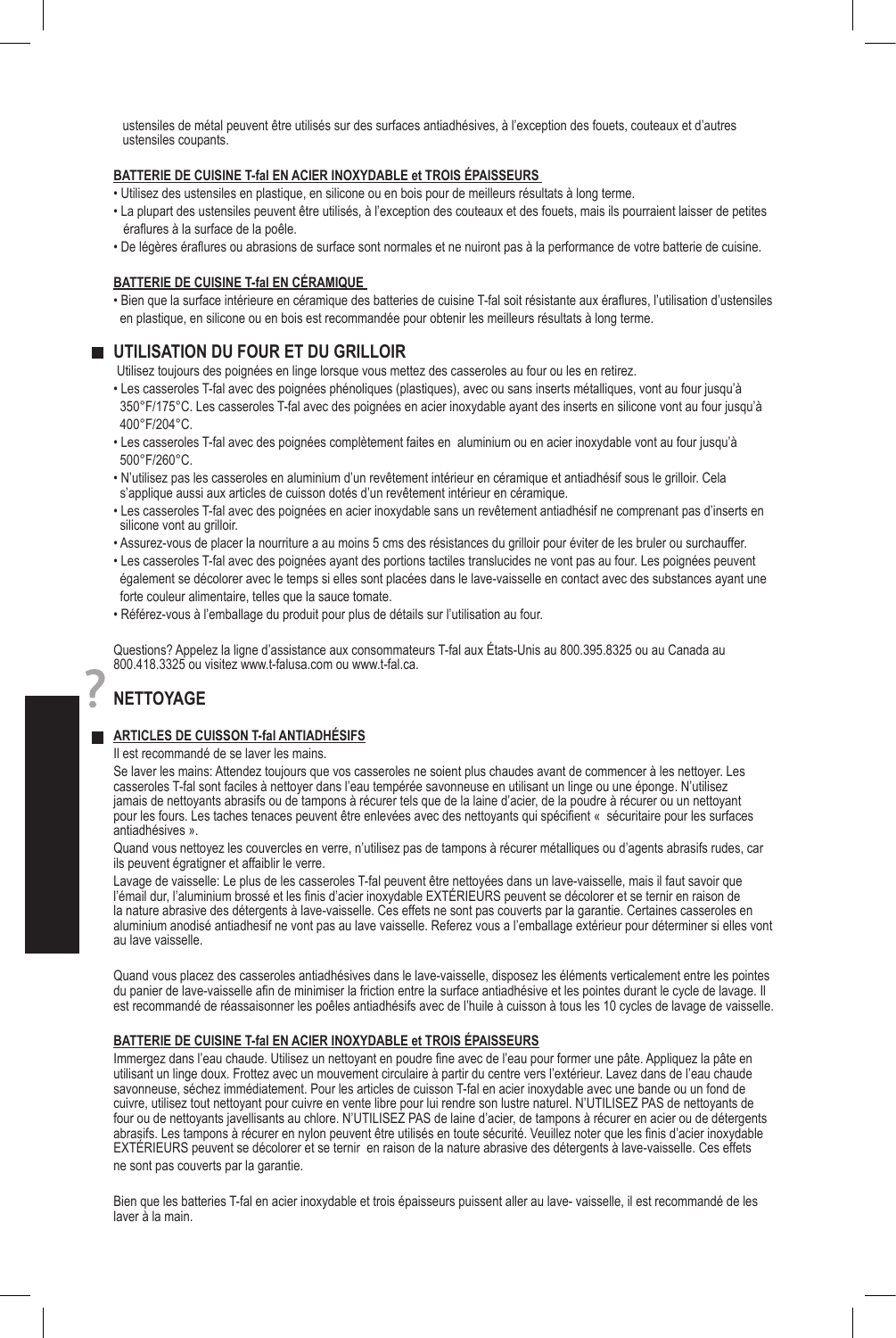De la décoloration bleue ou jaune peut apparaître avec le temps sur les casseroles en acier inoxydable. Ceci est un phénomène naturel pouvant résulter de la surchauffe et n'indique pas un problème dans les casseroles. La décoloration peut être enlevée avec un nettoyant spécial pour les casseroles en acier inoxydable ou en ajoutant du jus de citron ou du vinaigre à votre solution de nettoyage habituelle.

#### **ARTICLES DE CUISSON T-fal EN ÉMAIL DUR**

Veuillez noter que les finis den émail dur EXTÉRIEURS peuvent se décolorer et se ternir en raison de la nature abrasive des détergents à lave-vaisselle. Ces effets ne sont pas couverts par la garantie.

### **ARTICLES DE CUISSON T-fal AUX EXTÉRIEURS EN ALUMINIUM POLI OU BROSSÉ**

Pour éviter la décoloration, les casseroles T-fal aux extérieurs en aluminium poli ou en aluminium brossé ne devraient pas être nettoyées au lave-vaisselle.

#### **BATTERIE DE CUISINNE T-fal EN ANODISÉ DUR**

Certains ustensiles de cuisson T-fal dotées d'un revêtement extérieur en anodisé dur ne peuvent pas aller au lave-vaisselle. Veuillez vous reporter à l'emballage extérieur pour déterminer si votre votre batterie de cuisine T-fal en anodisé dur peut aller au lave-vaisselle.

#### **ARTICLES DE CUISSON T-fal EN CÉRAMIQUE**

Vont au lave-vaisselle, mais le lavage à la main est recommandé. **N'UTILISEZ PAS DE PASTILLES DE DÉTERGENT POUR LAVE-VAISSELLE, CAR LES AGENTS NETTOYANTS CONCENTRÉS VONT ENDOMMAGER LE FINI DES CASSEROLES.** 

- Pour de meilleurs résultats, utilisez seulement les produits indiquant clairement qu'ils sont « sécuritaires pour nettoyer les surfaces antiadhésives. »
- Vont au four jusqu'à 500ºF si les poignées sont toutes en acier inoxydable. Vont au four jusqu'à 350°F/175°C si les poignées ont des parties en plastique phénolique. Vont au four jusqu'à 450°F/230°C si les poignées ont des parties en silicone.
- Conseil d'expert: Le revêtement céramiques est facile à nettoyer et offre un puissant relâchement. Cependant, il peut être utile d'ajouter du beurre ou des huiles pour rehausser la performance et la saveur. Les aérosols de cuisson sont également sécuritaires. Des rayures, des égratignures ou des écaillures mineures sont normales et n'affectent pas la performance du revêtement. Maniez les casseroles doucement afin d'éviter d'écailler la surface céramique.

### **RECOMMANDATIONS GÉNÉRALES DE SÉCURITÉ**

- Gardez les enfants éloignés de la cuisinière pendant que vous faites la cuisine. Faites attention autour de la cuisinière, car la chaleur, la vapeur et les éclaboussures peuvent causer des blessures.
- Ne touchez pas aux casseroles chaudes avec un linge mouillé ou une poignée de tissu mouillée ou ne les placer pas sur une surface mouillée.
- Les casseroles chaudes devraient être placées seulement sur des surfaces résistantes à la chaleur. Pour les surfaces non-résistantes a la chaleur, il est recommande de placer les casseroles sur un dessous de plat ou une manique pour les protéger de la chaleur.
- N'ajoutez pas d'eau froide, de glace ou de produits alimentaires complètement congelés directement sur une poêle chaude, car une éruption de vapeur pourrait se produire et causer des brûlures ou d'autres blessures aux utilisateurs ou aux personnes qui se trouveraient à proximité. Soyez particulièrement prudent à cet égard quand une poêle contient des huiles chaudes utilisées durant la cuisson, car des éruptions de vapeur sont possibles quand des éléments contenant de l'eau sont mis en contact avec de l'huile chaude.
- Quand vous faites bouillir de l'eau, ajoutez du sel à l'eau seulement après qu'elle se soit mise à bouillir, afin d'empêcher les grains d'endommager les composantes en acier de la casserole.
- Ne combinez pas les articles de cuisson pour faire un bain-marie. Ces articles ne sont pas conçus à cette fin et une telle utilisation pourrait donner lieu à des brûlures ou blessures liées à la vapeur pour les utilisateurs ou les personnes qui se trouveraient à proximité.
- Les articles de cuisson T-fal ne peuvent être utilisés dans un four à micro-ondes, sur un feu de camp ou sur tout type de gril et ne devrait pas être placés dans le four durant le cycle d'auto-nettoyage. Seules les casseroles T-fal en acier inoxydable avec des poignées en acier inoxydable peuvent être utilisées dans un grilloir.
- Les articles de cuisson T-fal sont compatibles avec les cuisinières à gaz, électriques spirales ou solides, céramiques (radiantes) et halogènes. Voyez l'emballage pour plus de détails. Les produits T-fal en acier inoxydable conviennent pour l'utilisation sur tous les types de cuisinières, y compris celles à induction.

## **FOIRE AUX QUESTIONS**

.

**Q**. Si l'article de cuisson est accidentellement surchauffé, y aura-t-il des émanations dangereuses?

**A.** Tout matériau surchauffé à une température suffisamment élevée produit des émanations. Les émanations de casseroles antiadhésives surchauffées n'ont pas d'effet nocif sur les humains ou sur les animaux domestiques, à l'exception de certains oiseaux exotiques. Les usagers devraient observer de bonnes pratiques de cuisson et ne jamais permettre à des casseroles antiadhésives de surchauffer. Pour leur sécurité, gardez toujours les oiseaux dans une pièce bien ventilée à bonne distance de la cuisine.

**Q.** Qu'arriverait-il si un morceau de revêtement antiadhésif se décollait et était ingéré accidentellement?

Les revêtements sont conçus pour ne pas se détacher dans des conditions normales d'utilisation. Si les poêles ou casseroles